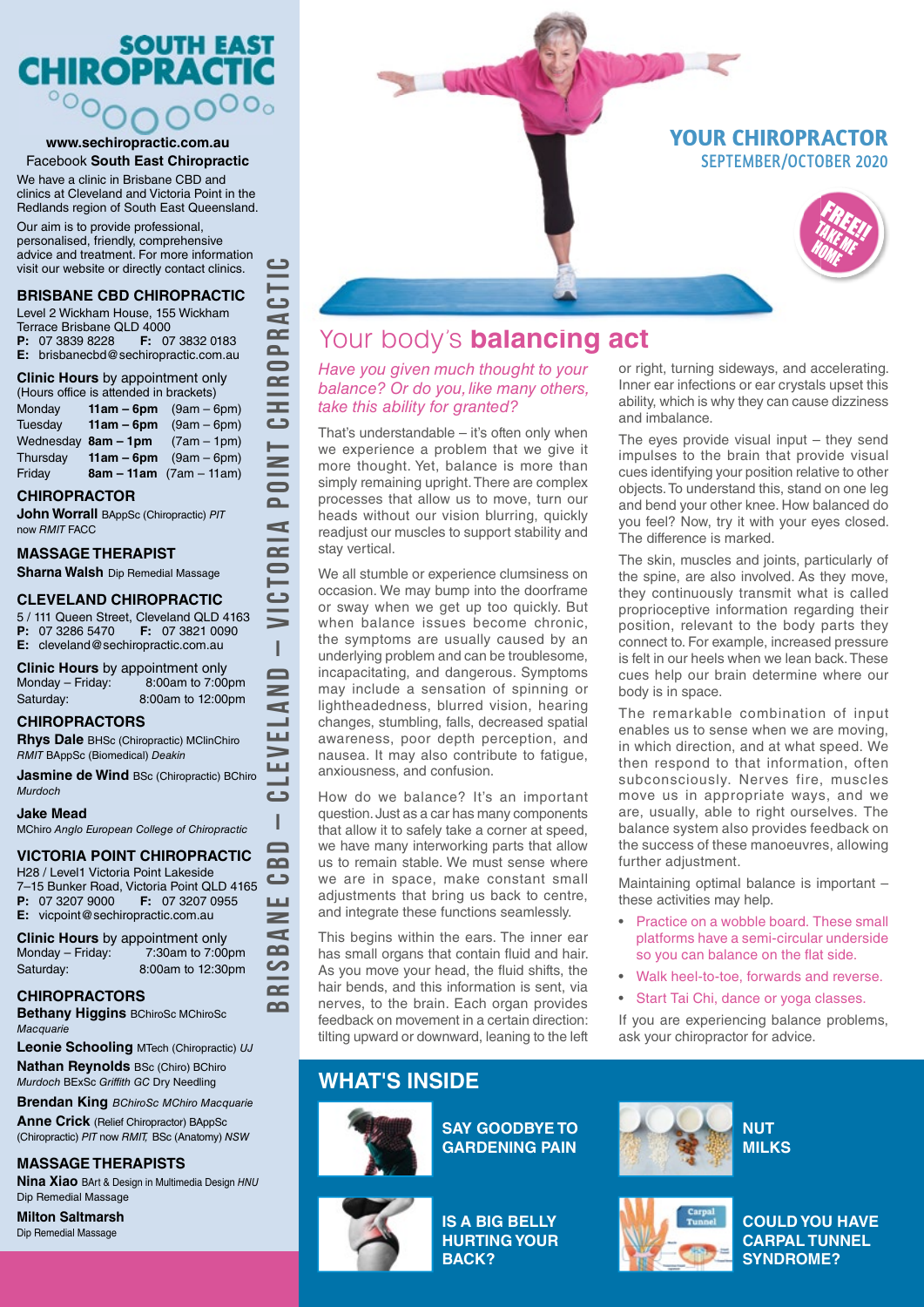## Is a **big belly** hurting your back?

### *As waist circumference creeps up, our health can suffer.*

The risk of issues such as type 2 diabetes, high cholesterol, elevated blood pressure and cardiovascular disease are increased. But have you ever wondered if your paunch might also be hurting your back?

The spine is made from many vertebrae that sit one on top of another, joined at the back by facet joints. These joints are a little like snap-together modular flooring. Each one fits together beautifully, and is aligned in a way to support your spine and allow healthy movement. They, in essence, provide strength and structure while preventing your head or torso from spinning all the way around! Because of their design, we can walk upright, bend, twist and move safely.

However, a large waist girth alters the physics. It's like carrying a heavy sack of potatoes on your front. The additional continuous pressure tips the pelvis forward and drags the attached vertebra with it. It increases the forward curve in the lower back, and one vertebra then pulls on the next. The postural distortions can often be seen by the eye. These changes alter the pressure applied through the facet joints, and can trigger muscle tension – increasing the risk of pain, injury and degeneration.

People usually gain weight from a poor diet, lack of exercise, poor sleep and stress. When a person consumes more calories than their body burns, the excess energy is stored as fat, and some of this is deposited in the abdominal area.

A large hanging belly, also known as the panniculus, can occur following pregnancy or significant weight fluctuations. It's often called an apron belly, and can hang from the top of the pubic area to the knees. The apron is made solely of excess skin and fatty tissue deposits. When combined with the weakened abdominal muscles that are common post-pregnancy, this apron can be pronounced.

For many reasons, it's important to address a big belly. Strengthening the abdominal muscles may provide back pain relief, but it's also important to protect yourself from future illness and discomfort by reducing your belly size. Your chiropractor can assess your posture, discuss treatment options for back pain and advise on ways to lower stress and achieve a healthy weight.

# **WORD SEARCH**

**ALMONDS ARTHRITIS BALANCE BLURRED BODY CARPAL CHIROPRACTOR CHRONIC DANGEROUS DIABETES DISEASE EARS ERGONOMIC FAT FIBROUS FRACTURE INFECTION MUSCULAR NAUSEA NERVES PAIN PELVIS POSTURE PROPRIOCEPTIVE SPINE TUMOUR VESTIBULAR VISUAL WRIST YOGA**

X L F E F MW I J A R G V RMO XM L U U DWK C F T C P R B H D A Z E E B OWG T X N D T GO I N A U S E A I Y L C I S I R T S I RWCU S J NAHYPTSCD I J ET TUQH I HHDT I M OBRCSEECTSAK I BODFQ I MSDTB RUUOA I J I L U V K B KMC I RWU P P I J H I T SN L LMNHRPUPU LOSSSOOR I C Z E DQ A E OWD C E L F T P E X S C S GH X K I AKSPGNROVAATRVFASUTSTG ME RDRR SO I T E I R A RWNG T L UCRC ERSERAZGNNPCCEO I OBZAR J AY QSME L CCR F Z P T NGXGMZ KRE I K J AFPQDSQEE LODANGEROUSNRSA LREPSUYKCR I A LQHSETEBA I DG MYWC KOMY T F Y D T O Z VO J R B U E P F O F V J MR DW I G V E E A J VWM K X Z C H F NPES LBVZOF L I NRZSYPU J SNFA D A D T T I K S NHWN S Z ROX SGV X A V T S I I GN FMCRB BGMUGUVUP F T L Y P XNPG J OYCOMROUA AQ L F K I V A A E GMWS K S Q S J T Z U D R L L P B Y E N BW L B B K AWV L SHC TOMY S F RMR J A E V V PROPR I OCEPT I VEXZQRF L FBU I ZUYSGKFYRYRDE I QN J EGYYEVS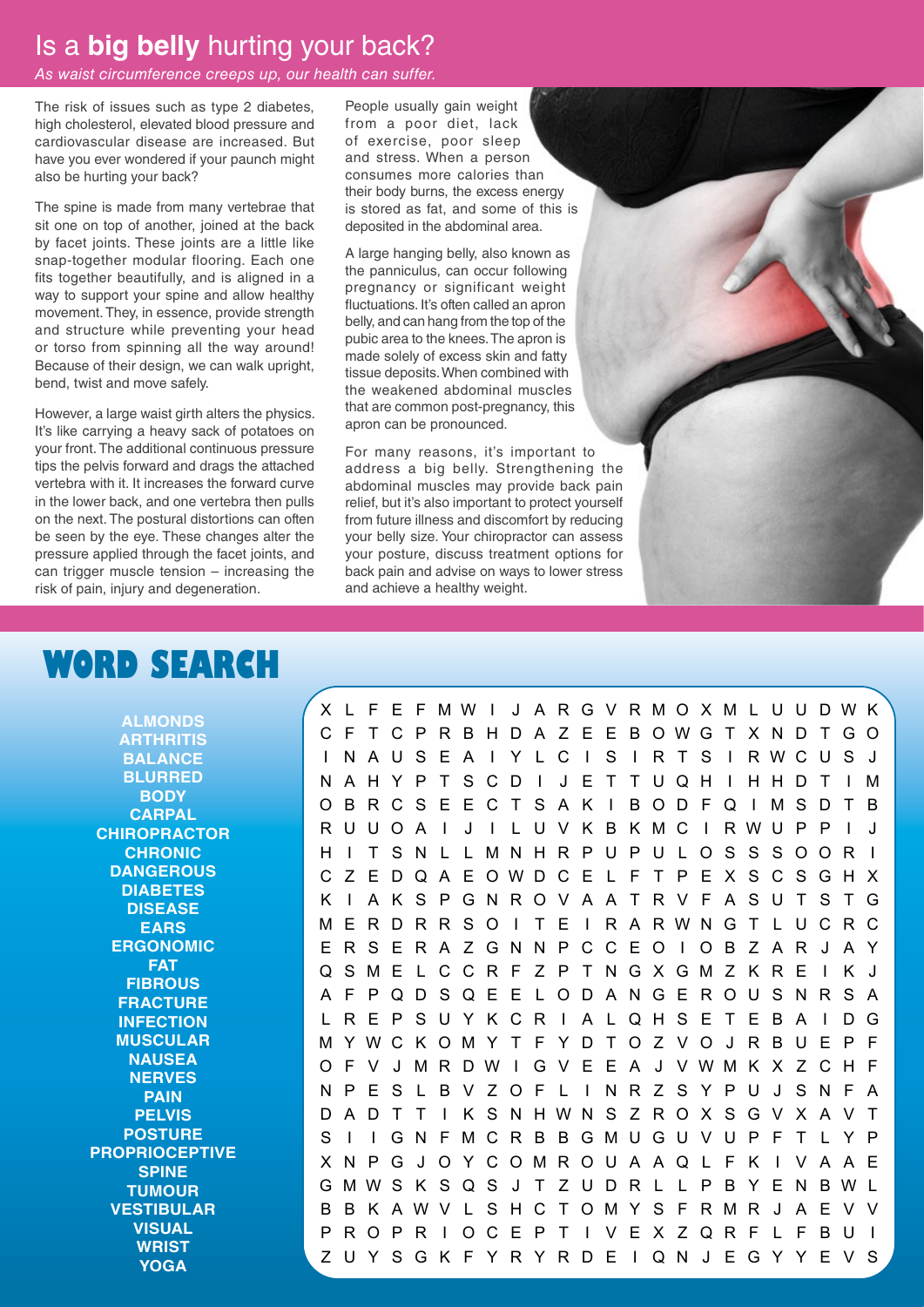# Nut milks

*More and more people are choosing plant-based alternatives to traditional meat and dairy products. Whether you're considering switching from dairy for animal rights, health, environmental reasons, or if you just prefer the taste, the options are increasing all the time.*

Plant milks have been made and used for hundreds of years, but until recently, the only common dairy alternative available was soymilk – although a good option it's not to everyone's taste. Choices now include rice, oat, hemp, or coconut milk, as well as a variety of nut milks. Nut milks are naturally gluten, lactose, and soy-free.

If you are looking for environmentallyfriendly alternatives, almond milk comes under criticism for consuming a large amount of water during farming and production. It's still less than dairy milk, but certainly not ideal. Greenhouse gas emissions and land use for the production of plant-based milks are lower than for dairy milk.

The nutrition content depends upon the plant source and the processing. Typically, nut based milks are highly diluted; therefore don't contain high quantities of nutrients. For this reason, many are fortified with vitamins and minerals. They can also have sugar and other additives, so it's worth checking the packaging for a full run-down of the ingredients.

Nut milks have less protein and calcium than cows' milk and therefore they are not recommended as a complete milk replacement for children, teens or pregnant women. On the other hand, people who need to limit their calories or saturated fat intake may benefit from some plant-based milks.

### **COMMON NUT MILKS**

- Almond milk is a popular choice as it's widely available, and its neutral flavour makes it versatile.
- Hazelnut milk has a creamier colour and a stronger nutty flavour, making for a 'love or hate' relationship.
- Cashew milk has a mild flavour and creamy feel, and is becoming more widely available.
- Coconut milk is not from a true nut, but is a good alternative for those with nut allergies. Lovers of the taste will find it makes a delicious hot chocolate, but it has the highest fat content of the nondairy milks.

With a huge range of nut milks and other dairy alternatives, have fun finding your personal favourite or making your own!



# Say **goodbye** to gardening pains

*Whether you are a weekend warrior or a dedicated horticulturist, gardening is a hobby worth more in tomatoes.*

Spending time with your hands in the dirt can boost your quality of life. Pottering amongst your plants can calm stress, encourage a positive mood, reduce the symptoms of anxiety and depression, and enhance brain function.

But, as with many activities, poor posture and repetitive physical strain can trigger discomfort. In the veggie plot, this is nicknamed gardening pains. By understanding how you can hurt your back, you can implement steps to ease pain, and help yourself and your garden to thrive.

When we overstretch or bend incorrectly, like a twig with too much pressure, we can break. Hours spent bent over, lifting pots and plants with poor technique, and reaching to the rear of plant beds stresses the spinal joints and back muscles. This can lead to fatigue, injury and pain. Correct lifting methods, ergonomic tools and regular rest breaks can prevent harm.

When you lift, bring your feet close to the item and keep them hip width apart with one foot slightly in front of the other. Squat, maintain an upright spine and look straight ahead. Hold the load near your body. Lift by slowly pushing up with your legs; don't use your back. Slowly change direction using small steps. Reverse the lifting process to put the load down. Above all – make sure the load is not too heavy or bulky.

Invest in quality ergonomic tools. Did you know there are long handled weed removers, ergonomic light-weight spades, padded kneeling seats, and deluxe gardening scooters? Use them. A trolley will assist in the easy movement of materials, plants and tools. A raised no-till garden will lower effort and the need to bend.

Remember to schedule rest and recovery. Garden for a set period of time and then gently walk and stretch.

Gardening is a hobby well worth pursuing, with physical, psychological and potentially nutritional benefits. If back pain does strike, your chiropractor can provide advice and appropriate care.



Making your own almond milk is easy and tastes better than store bought.

This recipe makes one litre – add less water if you would like it to be creamier.

- 1 cup raw almonds, soaked
- 2 dates (pitted)
- 1 tsp vanilla essence
- 4 cups of filtered water

Cover the almonds with water and soak for 12 hours. Drain and discard the water.

Place the almonds, dates, essence and filtered water in your blender or food processor and blend until the almonds are finely ground.

Place a fine cotton cloth over a bowl. To strain, pour the almond mixture into the cloth. Squeeze to extract all the almond milk.

Store in a glass jar in the fridge for up to three days.

Tip: Once you have strained the milk from the mixture you are left with almond pulp – this can be put in porridge, smoothies, or baking for added protein and fibre.